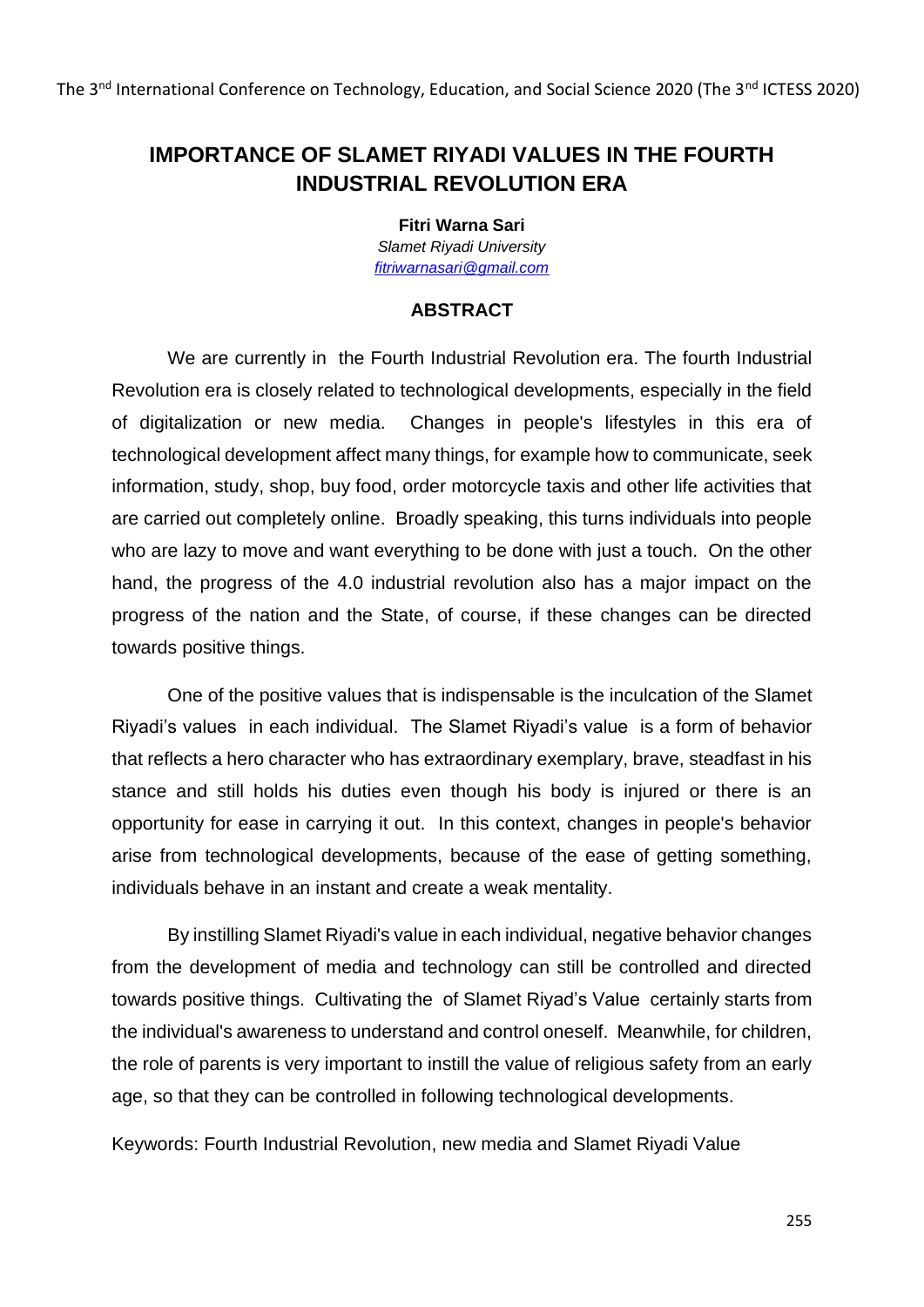The 3<sup>nd</sup> International Conference on Technology, Education, and Social Science 2020 (The 3<sup>nd</sup> ICTESS 2020)

#### **1. INTRODUCTION**

#### **1.1 BACKGROUND**

The fourth Industrial Revolution era was closely related to technological developments, it changed the pattern of human life, who initially did everything manually, became instantaneous. In the beginning, humans did not easily depend on something that smelled of instantaneous and technology, but now it is the opposite which makes people more motivated to move forward to compete towards modern things.

The very rapid development in the realm of society, for example information technology such as mobile phones, computers that previously could not be operated without using floppy disks and could not be carried anywhere now can be used instantly and can be carried anywhere. The development of this new media can also be seen from changes in the specifications of technology tools and media, both conventional and nonconventional.

Changes in people's lifestyles in the fourth industrial revolution especially in the field of technology affect many things, for example how to communicate with others, look for news or information and how to carry out various activities such as studying, shopping, buying food, ordering motorcycle taxis and other life activities that are carried out completely online, this is unconsciously changing people's behavior, for example being someone who is lazy to move and wants everything to be done with just a touch. On the other hand, the progress of the fourth industrial revolution era also has a major impact on the progress of the nation and the State, of course if these changes can be directed towards positive things.

The Slamet Riyadi's Value which is instilled from an early age will stimulate young souls to rise up, because they feel they belong and reinforce each other's slamet riyadi values, which include: being brave, steadfast in their stance and still holding on to their duties even in any condition. In this context, changes in people's behavior arise from the development of technology that changes manual and courageous behavior into instant behavior, which is not tough and creates a weak mentality.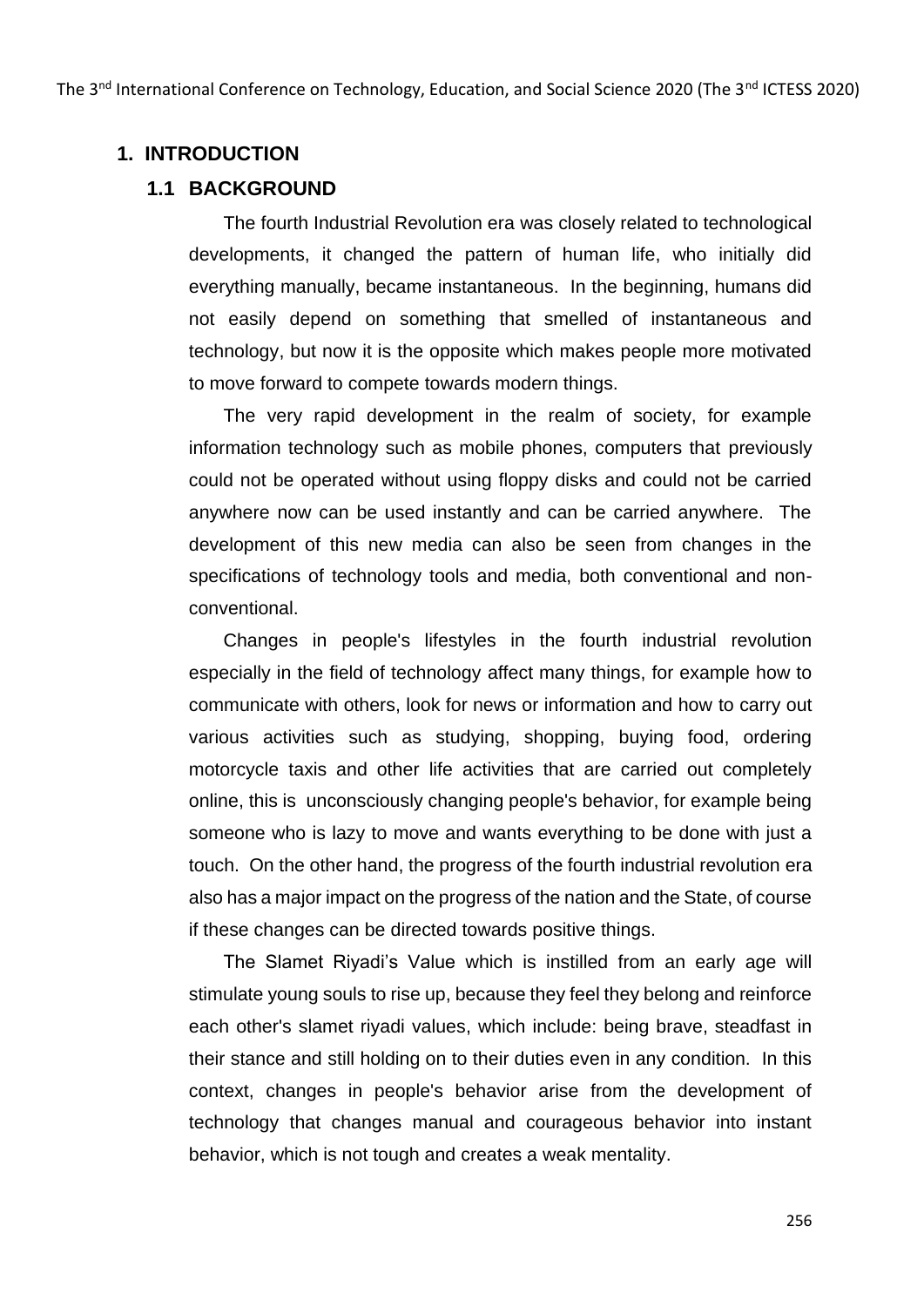Responding to this phenomenon, all parties must play a role and instill positive values, in order to be saved from the negative impact of technological developments in the fourth industrial revolution era. Cultivation of religious values or positive values is grown from the self-awareness of each individual, and the role of parents is needed to instill them in children who currently also have a role and participate in the use of media.

#### **1.2 FORMULATION OF THE PROBLEM**

From the consideration of the background of the problems that have been described, the problem formulation of this paper is "How important are slamet riyadi values in the Fourth industrial revolution era?"

### **1.3 RESEARCH PURPOSE**

Describe the importance of Slamet Riyadi values for people's behavior in the fourth Industrial Revolution era, in the context of technological development, especially in the field of digitalization or new media.

Providing knowledge about the importance of planting the values of religious safety in each individual, so that they can lead in a positive direction in following technological developments

#### **1.4 BENEFITS OF RESEARCH**

This paper is expected to be able to inspire and raise awareness for every individual who is following the technological developments in the fourth industrial revolution era to continue to instill and hold on to positive values, especially the slamet riyadi values to direct change to positive things.

#### **2. LITERATURE RIVIEW**

#### **2.1 FOURTH INDUSTRIAL REVOLUTION**

The industrial revolution is a major change in various fields, such as agriculture, manufacture, mining, transportation and technology which have an impact on social, economic and cultural conditions in the world. This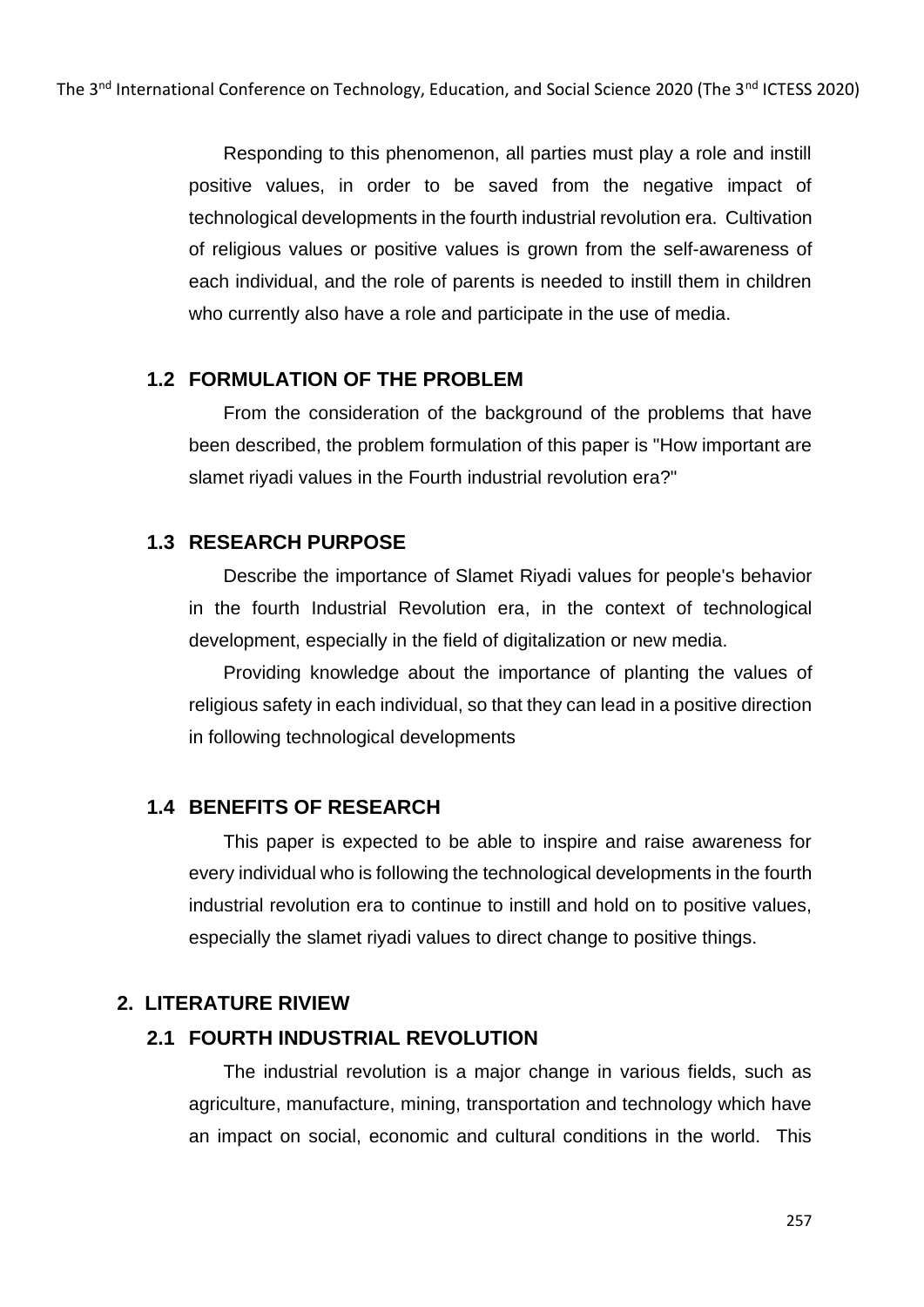revolution led to a massive development in various aspects of life, so that it replaced all aspects of human activities into machines or instantaneous

In the book A Vocabulary of Culture and Society, (Raymond Williams) states about a term the word "Industry". The industrial revolution is a big change that is very fast and can easily change the style of human life. The term revolution is usually used in viewing political changes or government systems, however, this industrial revolution is essentially a change in aspects of life from manual to instantaneous or mechanical.

The industrial revolution first occurred in England, several factors that led to the fourth industrial revolution, including:

- 1. Stable political situation.
- 2. Wealth of natural resources
- 3. There are new discoveries that make things easier
- 4. The prosperity of a country
- 5. The government provides legal protection for findings, thus encouraging scientific research activities.
- 6. A large flow of urbanization in the countryside, thus encouraging the government to open up more industries.

This fourth industrial revolution is synonymous with technological developments and digitization, so it can be said to be the era of new media. The proposer stated that the fourth industrial revolution would have many impacts on various fields, including:

- 1. Service and business models
- 2. Continuous reliability and productivity
- 3. IT security
- 4. Product and effort life cycle
- 5. Manufacturing industry
- 6. Industrial value chain
- 7. Education and work skills
- 8. Socio-economic factors

Radinesess to face the era of the fourth industrial revolution must really be prepared, such as the readiness of Human Resources, natural resources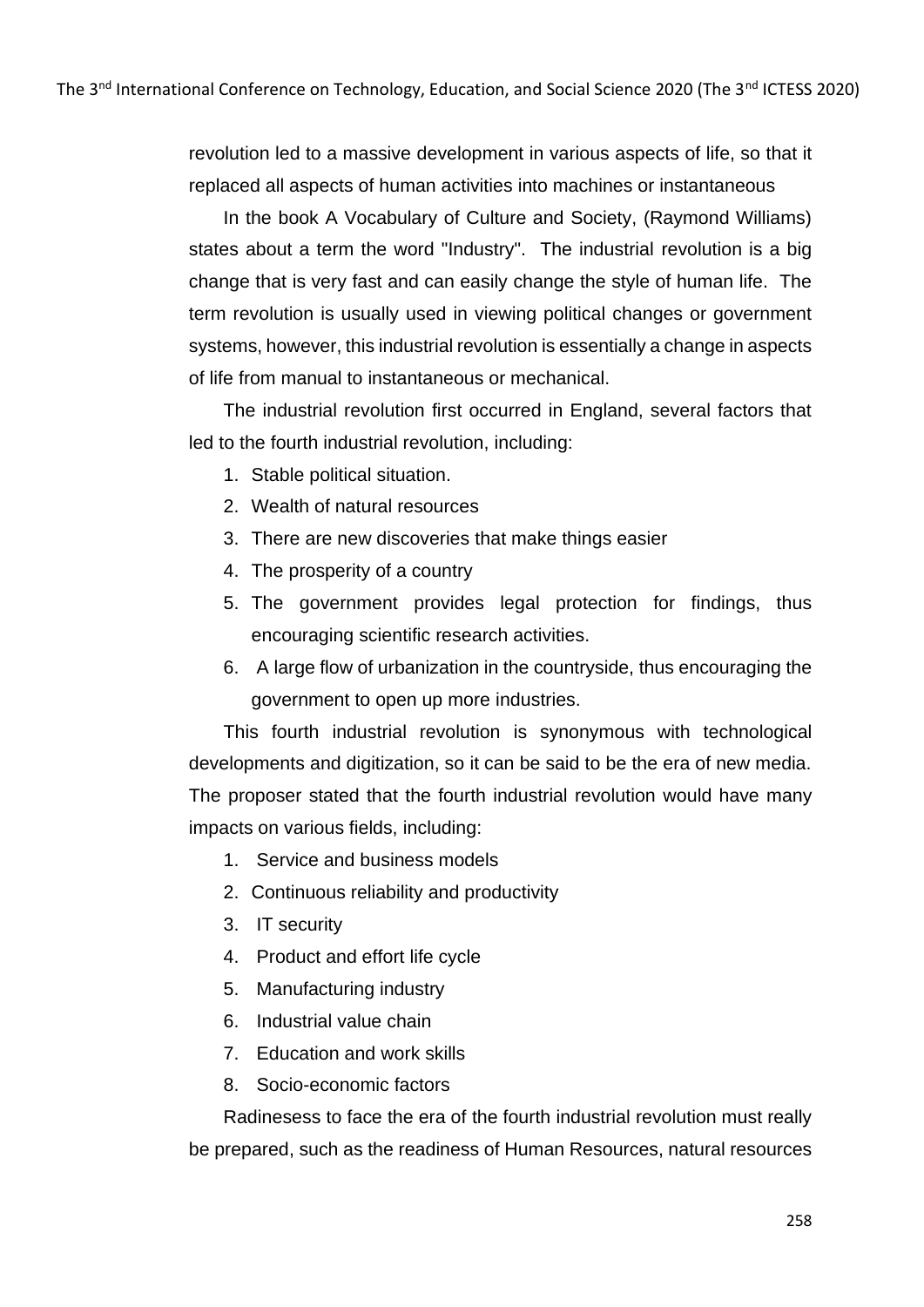and the cultivation of positive values to continue to control the use of new media.

### **2.2 SLAMET RIYADI VALUES**

Brigadier General TNI Ignatius Slamet Rijadi is a hero who was born in Surakarta, July 26, 1927. The son of a soldier and fruit seller. He died in Ambon, on 4 November 1950. when he was 23 years old was an Indonesian soldier. Rijadi studied at a Dutch-owned school. However, then Rijadi studied at a seafaring school run by the Japanese and worked for them when the Japanese occupied the Dutch East Indies, after graduating he left the Japanese army and then helped foment the resistance during the occupation.

Rijadi started leading the Indonesian army in Surakarta when the Dutch wanted to re-colonize Indonesia after independence on August 17, 1945. In 1947, starting with a guerrilla campaign, he fought with the Dutch in Ambarawa and Semarang, and was in charge of the 26th Regiment. During the 1st Military Aggression, he succeeded in taking over the power of the city which was taken over by the Dutch. At the end of the revolution in 1950, he was sent to Maluku to carry out the task of fighting the Republic of South Maluku. He was shot dead after traveling across Ambon island at the end of the resistance operation.

He has received many awards after his death. Such as giving a name to a main road in the city of Surakarta, Indonesian Navy frigate, KRI Slamet Riyadi. In addition, in 1961 there were also several posthumous honors awarded to him, and on 9 November 2007, he was declared a National Hero of Indonesia.

From the term his name Slamet Riyadi has a very noble meaning, taken from the word Slamet which means Happy, Prosperous, Always happy, and Perfect. Then Riyadi which means Justice and Holy. Slamet Riyadi comes from Solo, which means that he is someone who has a brave spirit, is steadfast in his stance, is polite and humble.

The Slamet Riyadi's Value can be described as positive values that must be followed, where the form of behavior reflects a hero character who has extraordinary exemplary, namely a brave character, steadfast in his stance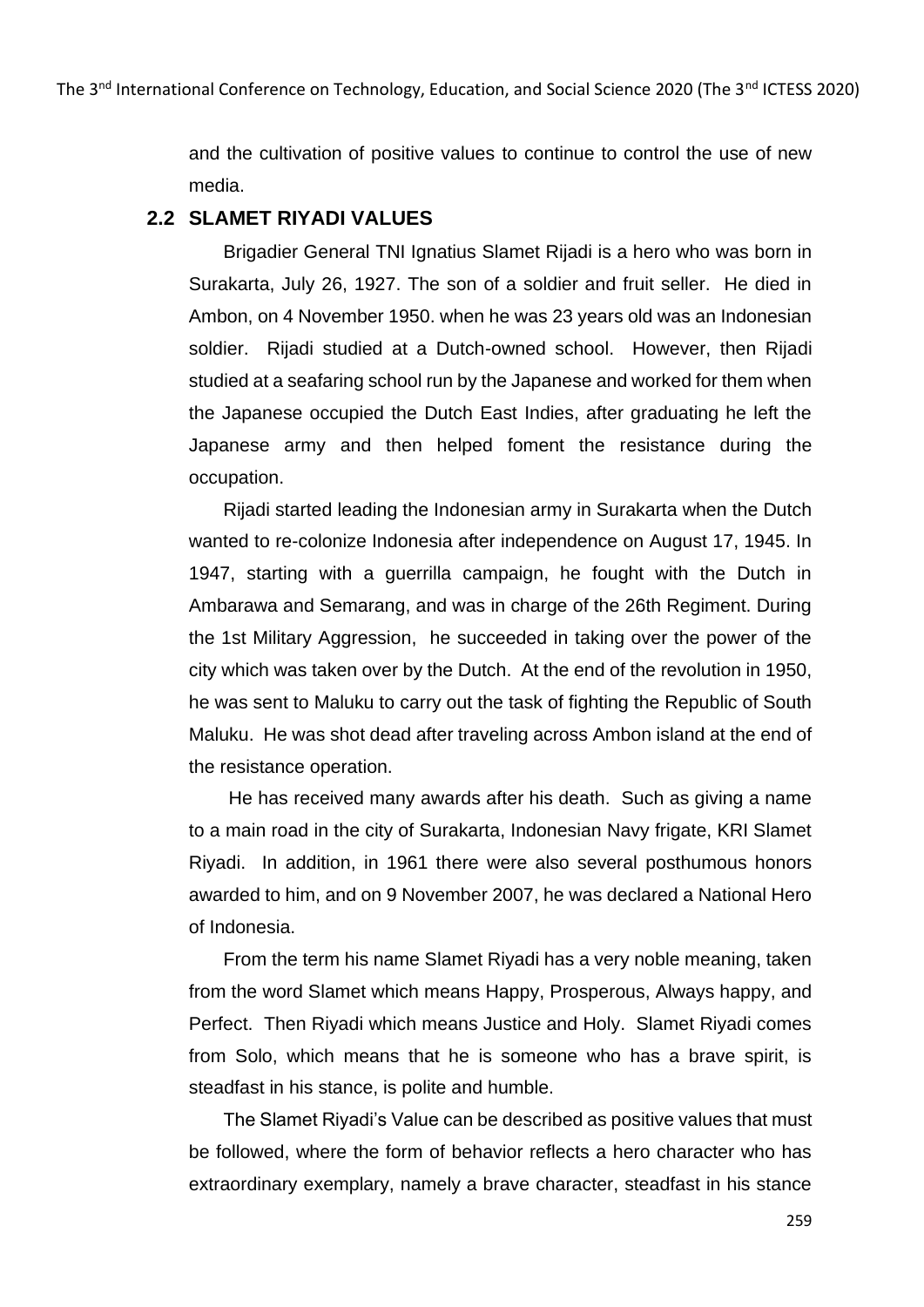and still holds his duties even though his body is injured or there is an opportunity. ease in running it. Under any circumstances, manners and humility remain inherent in his soul and behavior.

#### **3. RESEARCH METHODS**

The method used in writing scientific papers is descriptive research method. This method is a research process that describes existing phenomena, which are taking place today or in the past. In this study, there is no manipulation or alteration of the research variables, but it describes an actual condition. Descriptive research can only describe a state or phenomenon, but it can also describe a state in the stages of its development.

This scientific paper contains research results that describe the current state or phenomenon, namely the development of new media in the fourth Industrial Revolution which has an impact on the slamet riyadi values in this era. The description of the writing of scientific papers is taken from several sources who describe the actual conditions at this time and describe the stages of development of existing phenomena.

## **4. RESULT AND DISCUSSION**

## **4.1 FOURTH INDUSTRIAL REVOLUTION**

Looking at the timeline of several Industrial Revolution from 1.0 to 4.0, now you can see the faces of the post-industrial revolution 4.0, especially new media. The very rapid development in the realm of society, for example information technology such as mobile phones, computers that previously could not be operated without using floppy disks and could not be carried anywhere now can be used instantly and can be carried anywhere. The development of this new media can also be seen from changes in the specifications of technology tools and media, both conventional and nonconventional.

Followed by existing regulations, each individual must be able to control the use of new media in order to be wiser in using the media. Indirectly, the media is a primary need for society. technological regulatory innovation,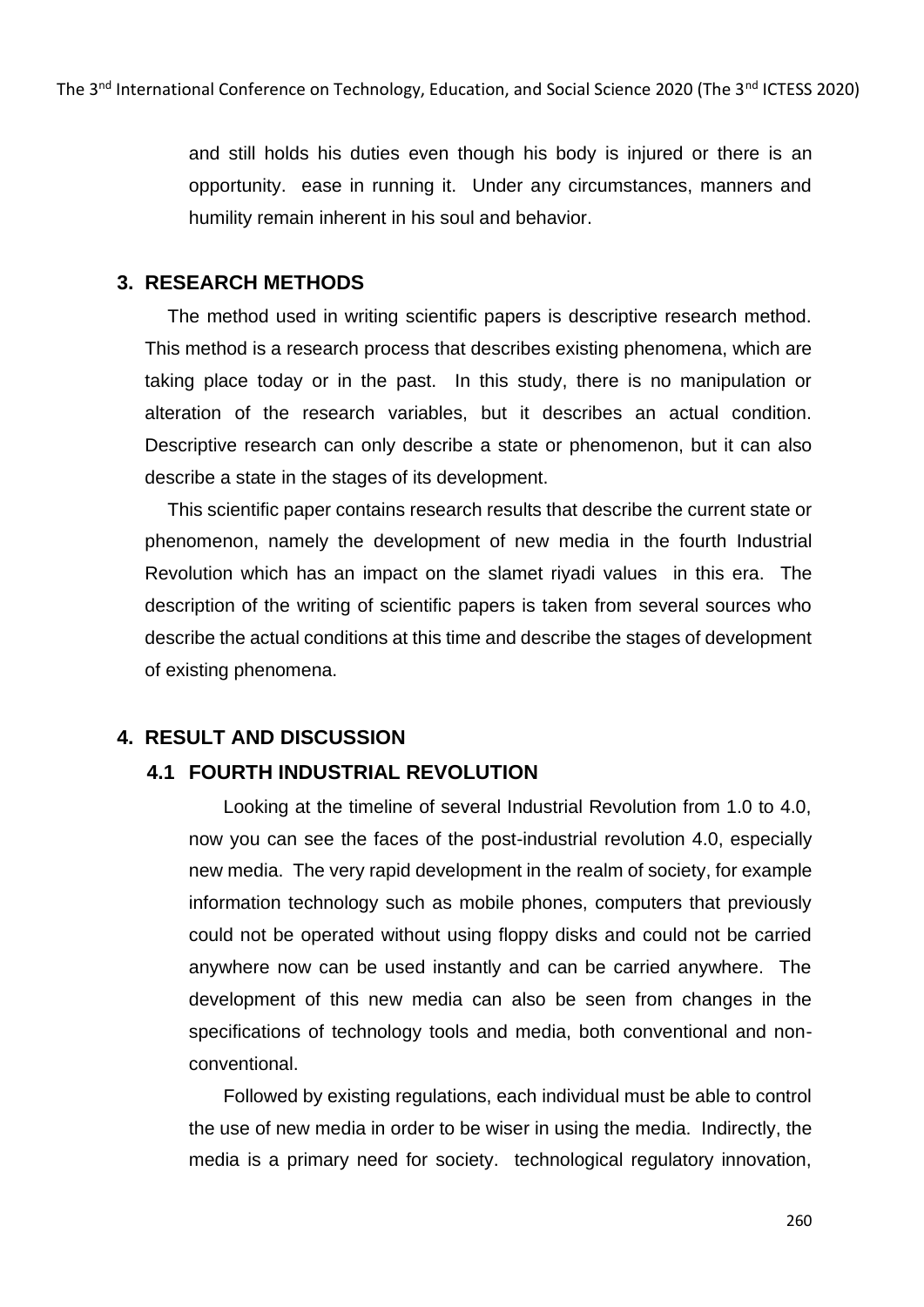which is growing rapidly and rapidly, opens horizons for us in following the Fourth Industrial Revolution, such as changes in lifestyle, thought patterns, actions, cultural perspectives on things. For example, how to communicate with others, look for news or information and how to do various activities such as studying, shopping, buying food, ordering motorcycle taxis and other life activities that are carried out completely online, these things unconsciously change people's behavior, such as being lazy to move. and want everything to be done with just a touch.

Judging from the comparison between the people who use new media or digital media and conventional media today, in fact they can both live and follow the development of information in the fourth Industrial Revolution era but with different media. for people who follow the fourth Industrial Revolution by using digital media they can express, and receive feedback on what they access. whereas for the community using conventional media they can only receive information but they cannot provide feedback and cannot express themselves.

#### **4.2 SLAMET RIYADI VALUES**

Slamet Riyadi is a hero from Solo who has struggled to penetrate the wild and repeatedly escaped from the gunfire of the invaders. For months he fought against the invaders for the welfare of the Republic of Indonesia. In his struggle, he still adheres to the principle, namely to keep going even though he is bleeding.

Slamet Riyadi has a very noble meaning, taken from the word Slamet which means Happy, Prosperous, Always happy, and Perfect. Then Riyadi which means Justice and Holy. Slamet Riyadi comes from Solo, which means that he is someone who has a brave spirit, is steadfast in his stance, is polite and humble.

The Slamet Riyadi Values is a form of behavior that reflects a hero character who has extraordinary role models such as a brave character, firm in his stance and still holding on to his duties even though his body is injured or there is an opportunity for ease in carrying it out. Under any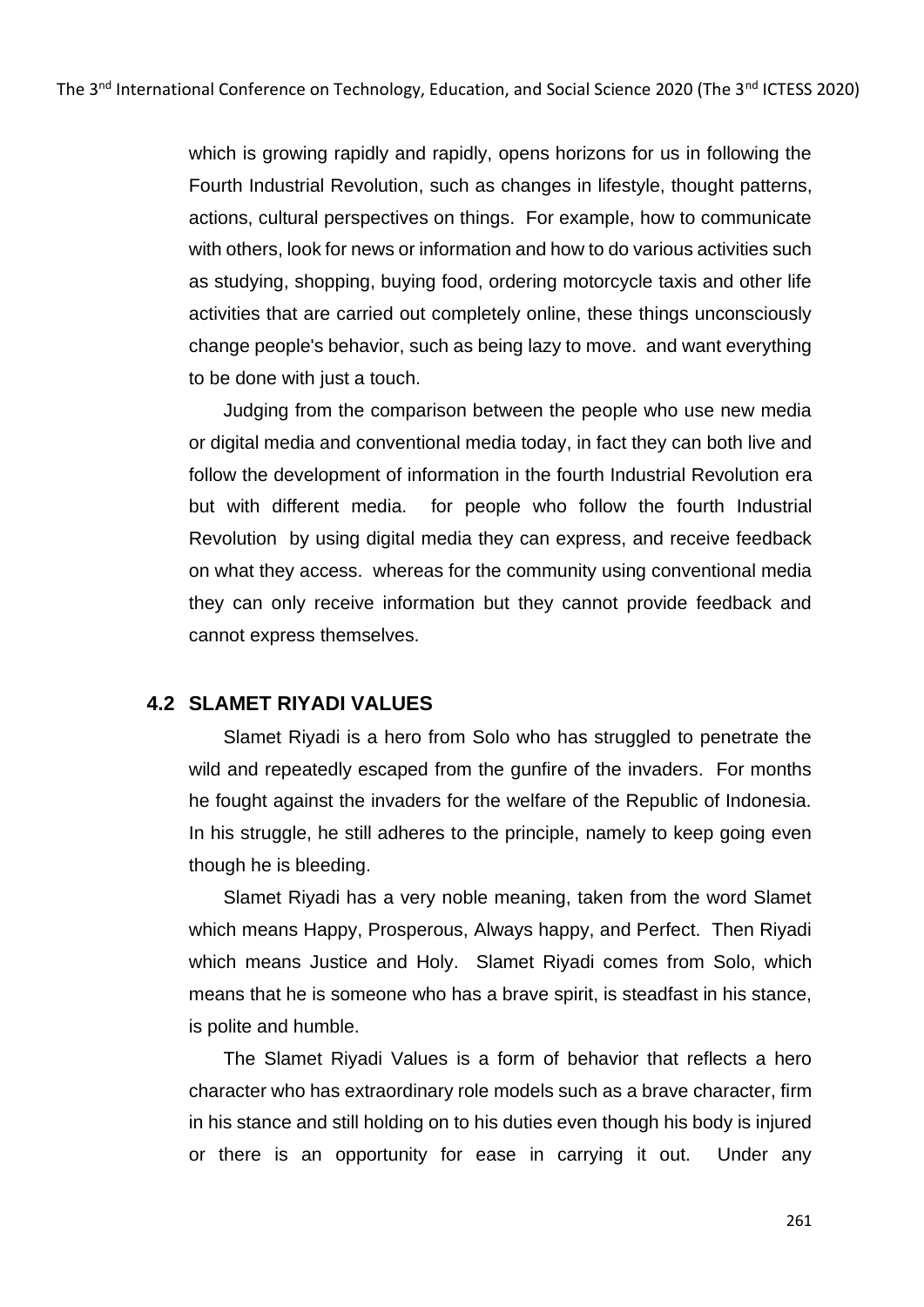circumstances, manners and humility remain inherent in his soul and behavior.

# **4.3 IMPORTANCE OF SLAMET RIYADI VALUES IN THE FOURTH INDUSTRIAL REVOLUTION ERA**

Most of the people have used the media and technology that emerged in this era. There are people who follow developments starting from technological changes starting from following the development of social media to using all developed media features, but there are also people who only follow the development of information.

From technological developments that have been running and followed by society, creating various changes in the behavior of each individual. This can be seen from the implementation of community life after the fourth industrial revolution. Namely changes in lifestyle, thought patterns, actions, cultural ways of seeing things.

Most of the mindsets and activities carried out by the community, starting from how to express themselves in the media, look for references and information, how to address issues on social media, changes in economic activities have begun to turn into online activities. These changes clearly have a negative impact if they are not directed in a positive direction. Broadly speaking, all activities that are easy to do with just a touch will change the behavior of individuals who are increasingly lazy to move and there is no maximum action to get something.

One of the directions that can bring positive changes in following technological developments is by upholding the slamet riyadi values in each individual. The awareness to instill the slamet riyadi values comes from the willingness of the individual himself to instill positive values and self-control. In addition, the role of parents is also very necessary in instilling the value of religious safety in children, so that they can control their use of media.

#### **5. CONCLUSIONS**

The Fourth industrial revolution era is a major change in aspects of life that are synonymous with technological developments and digitization, so it can be said to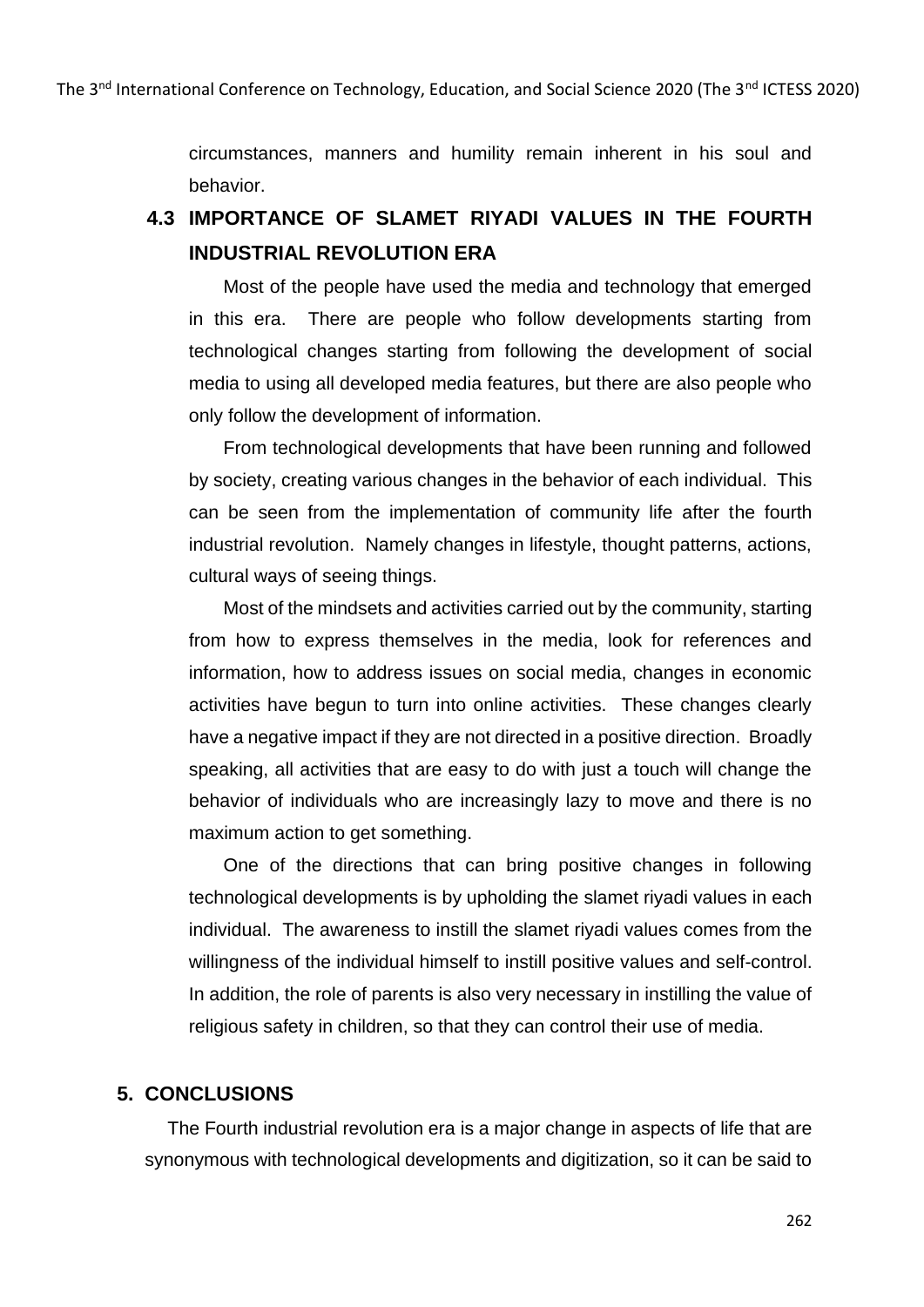be the era of new media. The fourth industrial revolution will have many impacts on various fields, including:

- 1. Service and business models
- 2. Continuous reliability and productivity
- 3. IT security
- 4. Product and effort life cycle
- 5. Manufacturing industry
- 6. Industrial value chain
- 7. Education and work skills
- 8. Socio-economic factors

The Slamet Riyadi Values is a form of behavior that reflects a hero character who has extraordinary role models such as a brave character, firm in his stance and still holding on to his duties even though his body is injured or there is an opportunity for ease in carrying it out. Under any circumstances, manners and humility remain inherent in his soul and behavior.

In the Fourth industrial revolution era, awareness in applying the slamet riyadi values is very important. By holding the slamet riyadi values in each individual, changes in behavior in following technological developments will be controlled and can be directed in a positive direction. The ease of accessing and obtaining something in the current era of technological development can easily change people's behavior and mentality. The spirit of being lazy to move will become a culture. By holding and instilling the value of religious sunshine in oneself and children, each individual will be able to control himself in observing the features of technological development.

#### **6. REFERENCE**

- Ajisaka, Arya;Damayanti,Dewi 2010. Mengenal Pahlawan Indonesia (Revised Edition). Jakarta. Kawan Pustaka. ISBN 978-979-757-430-7.
- Ekonomi, Warta. "Mengenal Revolusi Industri dari 1.0 Hingga 4.0". Warta Ekonomi. Accesed on Dec 4, 2020.
- Media, Kompas Cyber. "Revolusi Industri. Sejarah dan Perkembangan Halaman all". KOMPAS.com. Accesed on Dec 4, 2020.